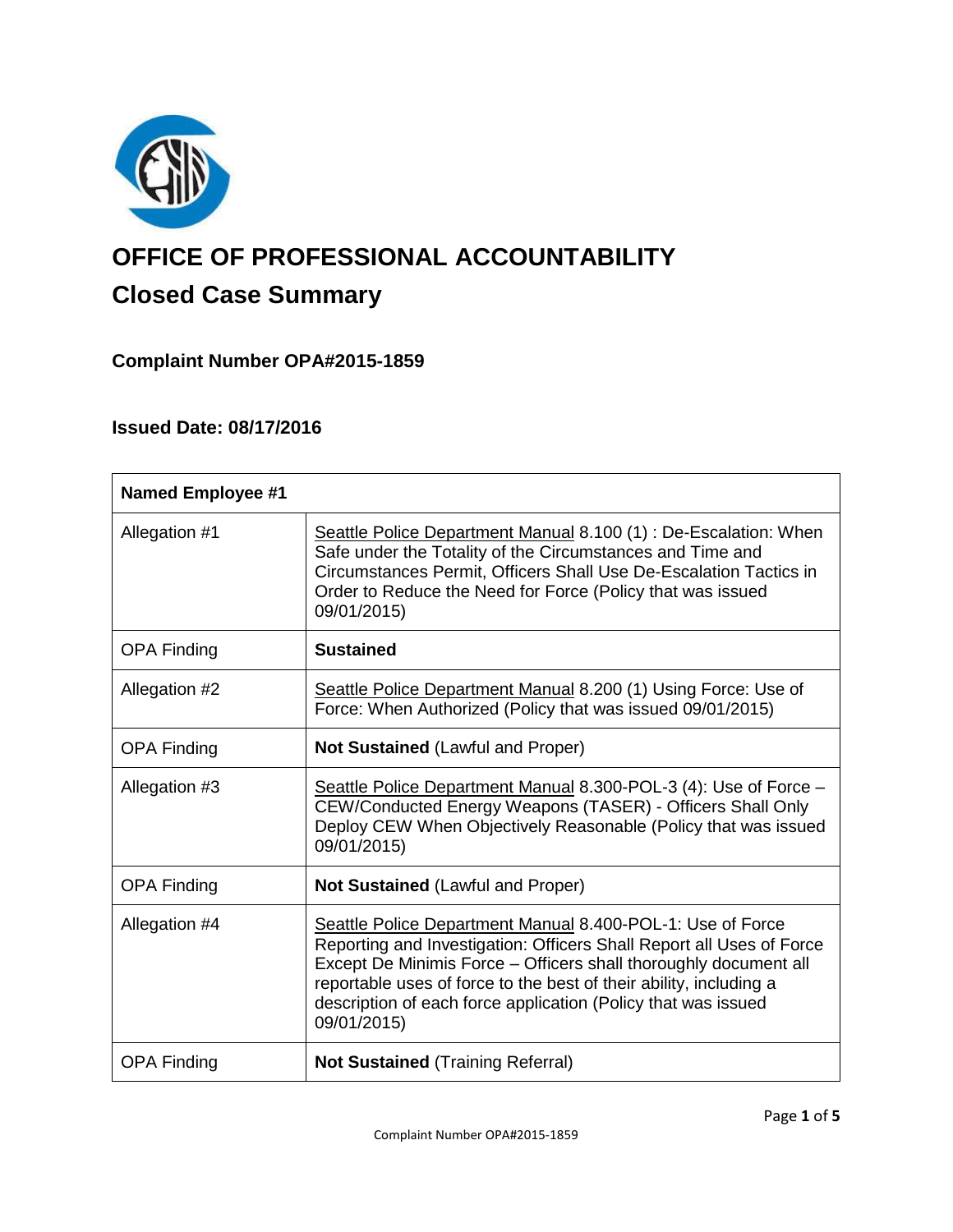| Allegation #5           | Seattle Police Department Manual 5.001 (10) Employees Shall be<br>Truthful and Complete In All Communication (Policy that was issued<br>04/01/2015) |
|-------------------------|-----------------------------------------------------------------------------------------------------------------------------------------------------|
| <b>OPA Finding</b>      | <b>Not Sustained (Unfounded)</b>                                                                                                                    |
| <b>Final Discipline</b> | 1 day suspension (Under Appeal)                                                                                                                     |

## **INCIDENT SYNOPSIS**

Officers arrived at a hospital where a disturbance had taken place. The subject refused to leave and became aggressive with hospital security. The subject was brandishing a skateboard in a threatening manner, had a box cutter in his pocket (which he later took out and held in his hand) and made verbal threats to security. Several commands were given to the subject to relinquish the items to which he initially refused. Once the box cutter was removed from him, security let the subject check in with the triage nurse. Officers stood by to ensure there were no further problems and learned that the Department of Corrections (DOC) wanted the subject arrested. The officers were advised that the subject was going to be released from the hospital and they went to take the subject into custody.

## **COMPLAINT**

The complainant, the Force Review Board, alleged that the Named Employee "used an unreasonable level of force when he deployed his Taser against the subject." The complainant also alleged that the Named Employee "entered the exam room with his Taser drawn and did not attempt to use any de-escalation techniques" and that the Named Employee "failed to include a critical element in his use of force statement."

## **INVESTIGATION**

The OPA investigation included the following actions:

- 1. Review of the complaint memo
- 2. Review of In-Car Video (ICV)
- 3. Review of 911 calls
- 4. Search for and review of all relevant records and other evidence
- 5. Interview of witnesses
- 6. Interview of SPD employees

## **ANALYSIS AND CONCLUSION**

The SPD Policy on De-Escalation clearly states officers are to take or attempt to take actions specifically designed to "minimize the likelihood of the need to use force during an incident and increase the likelihood of voluntary compliance." The policy recognizes it must be safe and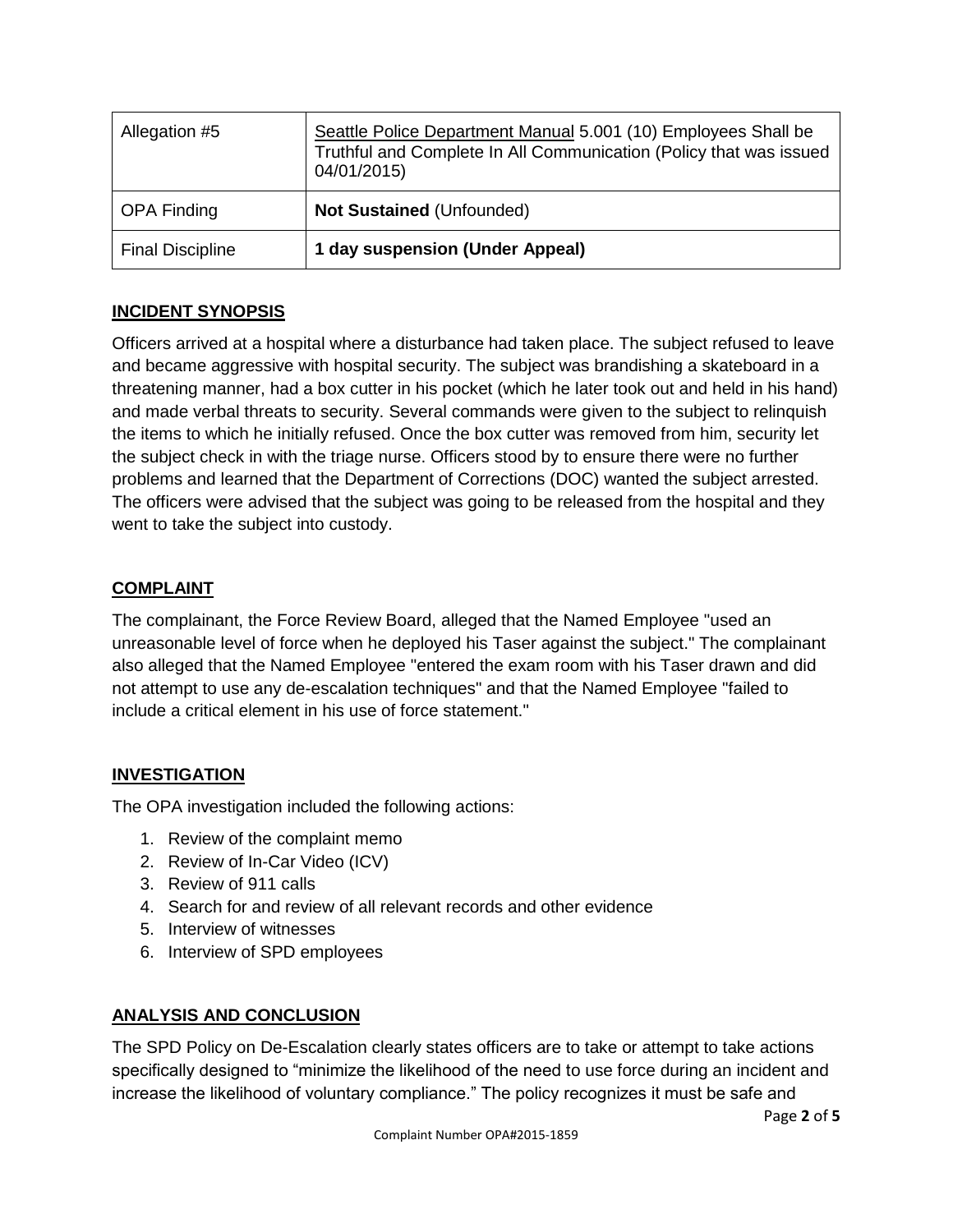feasible for officers to use or attempt to use de-escalation tactics and that law enforcement priorities need not be compromised: "when safe and feasible under the totality of the circumstances, officers shall attempt to slow down or stabilize the situation so that more time, options and resources are available for incident resolution." In this particular incident, the Named Employee had the opportunity to do this, yet made no attempt to slow things down so as to increase the options available to him and his cover officer. The two officers had learned that the Department of Corrections (DOC) sought to apprehend a person (the subject) the two officers had just encountered in the Emergency Department of a hospital. A DOC agent asked the officers to detain the subject until agents could arrive to take the subject into custody. During the officers' previous interaction with the subject, they had observed him acting in a threatening and aggressive manner toward hospital security personnel. Inside the hospital, the subject had swung a skateboard above his head and displayed a box cutter by holding it out and acting in a menacing manner. The Named Employee and his cover officer were called to the hospital to help security deal with the aggressive and threatening subject and, upon their arrival, had successfully de-escalated the situation so the subject could be safely examined by medical personnel. Following the medical exam of the subject, the two officers were informed by hospital personnel the subject was going to be released. At the same time, the cover officer determined the subject was on active DOC supervision and got in contact with a DOC agent. The DOC agent asked the cover officer to detain the subject until DOC agents could arrive. The cover officer informed the Named Employee (who was primary officer for this call) of the DOC warrant for the subject. The Named Employee made the decision to enter the exam room where the subject was located and immediately take him into custody there. After advising the cover officer that he (the Named Employee) was going to "be Taser", the two entered the room. The Named Employee had a Taser drawn and at a ready position. He immediately informed the subject he was being arrested in a calm and even voice. The subject, who was lying in a semi-reclined position on a hospital gurney, asked what he was being arrested for and the Named Employee repeated that the subject was being arrested and said, "you fight me I'm going to put 50,000 volts through your body." The subject asked again why he was being arrested and the Named Employee said it was for a DOC warrant and repeated he would put 50,000 volts through the subject. The voices of both the Named Employee and the subject then began to rise and a few moments later the Named Employee deployed the Taser and struck the subject. The actual use of force will be evaluated below. There was no compelling reason why the subject had to be taken into custody at that moment inside the hospital exam room. The subject was calm and hospital personnel were safely entering and leaving the room. Given the subject's prior threatening and disruptive behavior inside the hospital, there were good reasons to gain more time by enlisting the hospital's cooperation in slowing down their process of discharging the subject until the DOC and additional SPD resources could arrive and be deployed at a location away from patients, staff and dangerous equipment so the subject could be safely arrested. Additional time (one of the elements of de-escalation cited in SPD policy) would have given the Named Employee the opportunity to develop a more comprehensive plan than he and his cover officer had when they walked into the exam room and told the subject he was being arrested. By entering the exam room and beginning the arrest process, the Named Employee unnecessarily and severely limited his options for de-escalation and significantly increased the likelihood that force would need to be used if the subject offered resistance.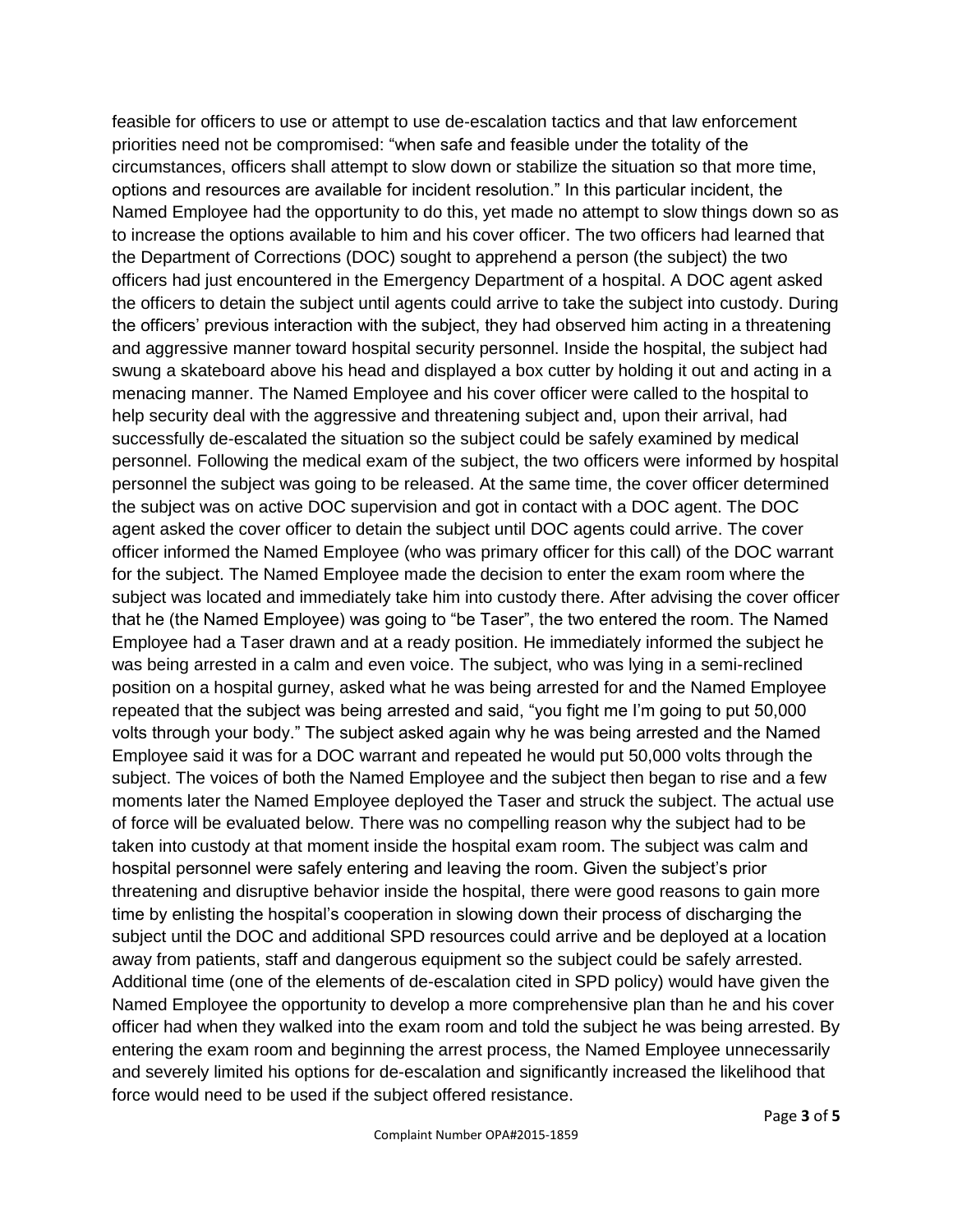The Named Employee used a Taser in direct response to the subject's decision to thrust his hand into his pocket and not remove it when ordered to do so. Given that the subject had previously been armed with a box cutter and had displayed it in a threatening manner, coupled with the fact the subject had been out of the officers' sight for at least 20 minutes and had not been searched for additional weapons, it was reasonable for the Named Employee to perceive the subject's actions as threatening and be concerned he might remove a weapon from his pocket. The use of less-lethal force at that moment given the totality of the circumstances, particularly the subject's past threatening behavior was reasonable, necessary and proportional.

The policy on the use of Tasers further requires that there be "an immediate threat of harm to the officers or others" or "when public safety interests dictate that a subject needs to be taken into custody and the level of resistance presented by the subject is likely to cause injury to the officer or to the subject if hands-on control tactics are used" in order to justify the use of a Taser. In this instance, the subject's decision to thrust his hand in his pocket and not remove it combined with the fact he had previously pulled a box cutter and displayed it in a threatening manner constituted an immediate threat of harm. Given the possibility the subject was armed, the particularly close quarters of the exam room and the near proximity of patients and hospital staff it was reasonable for the Named Employee to conclude at that moment that a Taser was a safer force option than hands-on tactics.

The use of force statement authored by the Named Employee and submitted to his supervisor failed to include a material piece of information, i.e., that the subject was lying on top of a hospital gurney in a semi-reclined position at the time the Named Employee deployed the Taser. Furthermore, the Named Employee used the following language in his force statement to describe the subject's behavior, "he again locked eyes with me and balled up his right hand to make a fist and started to lower it to his body as if to take a fighting stance." This omission of the fact the subject was lying on a gurney and the description of a "fighting stance" by the subject could lead a reasonable reader of the Named Employee's force statement to conclude that the subject was standing, more mobile than a person lying down on a bed and, therefore, a greater threat. Even though the Named Employee verbally informed his sergeant of the fact that the subject was lying down when he was Tased, the Named Employee's written statement needed to be thorough and complete and able to stand on its own when read and reviewed by the chain of command and other reviewers. It is fortunate that the screening sergeant, who had been told by the Named Employee that the subject was lying on the gurney at the time of the Taser deployment, included this information in his own summary of the incident. There is no evidence to support a conclusion the Named Employee intentionally omitted this information from his written use of force statement.

The use of force statement authored by the Named Employee and submitted to his supervisor failed to include a material piece of information, that the subject was laying on top of a hospital gurney in a semi-reclined position at the time the Named Employee deployed the Taser on the subject. There is no evidence to suggest this omission was intentional on the part of the Named Employee or that he was trying to hide this information from anyone. In fact, he told his sergeant that the subject was laying on the gurney when the Taser was deployed.